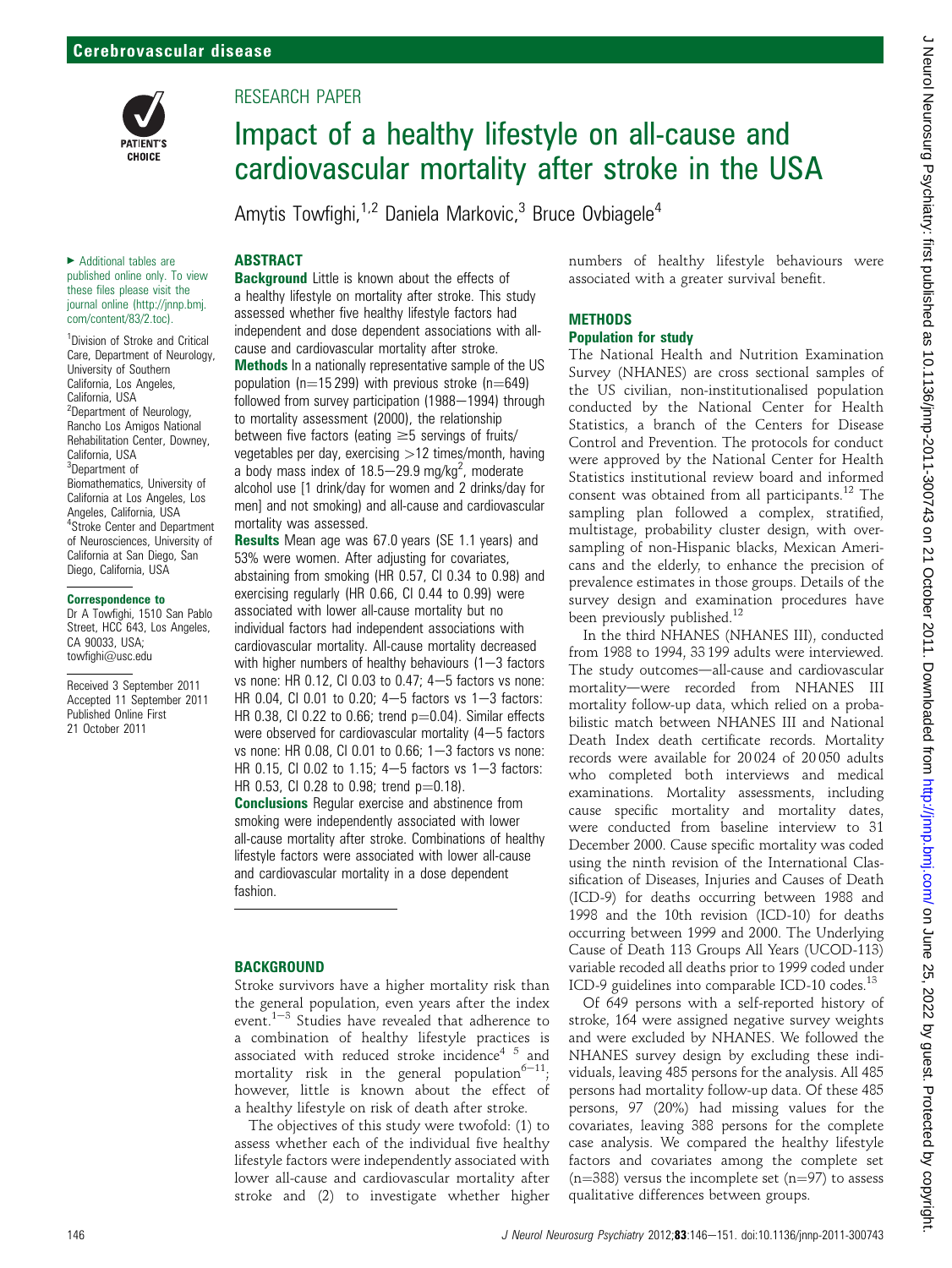### Primary outcome variable

The primary outcome variable was all-cause mortality, analysed as a time to event outcome recorded in months (event was deceased from all causes versus alive).

#### Secondary outcome variable

The secondary outcome variable was cardiovascular mortality, analysed as a time to event outcome recorded in months (event was deceased due to cardiovascular causes versus alive while adjusting for competing non-cardiovascular causes). Cardiovascular deaths included deaths from any heart disease, cerebrovascular cause, atherosclerosis or hypertension (UCOD-113 codes 054-074). Stroke mortality (deaths from any cerebrovascular cause, UCOD-113 code 070) was not used as an outcome as it was too rare to formally control for covariates.

#### Primary predictor variables

Definitions of healthy lifestyle behaviours were consistent with a previous study of healthy lifestyle practices/factors: eating  $\geq 5$ servings of fruits/vegetables/day, exercising >12 times/month, body mass index (BMI) of 18.5 $-$ 29.9 mg/kg $^2$ , drinking alcohol in moderation (1 drink/day for women and 2 drinks/day for men) and not smoking.14 These variables have been evaluated in prior studies<sup>6 14</sup> and are endorsed by national guidelines on stroke prevention.15 16 BMI was calculated from height and weight  $(kg/m<sup>2</sup>)$  measured using standardised protocols. The other variables were obtained by self-report.

### **Diet**

Although studies have used different definitions of a healthy diet, several studies used fruit/vegetable intake, $17-19$  and the American Heart Association recommends five servings of fruits/vegetables/day as part of a healthy diet.<sup>20</sup>

# Exercise

Physical activity frequency was determined according to participation in leisure time physical activities within the previous month, including walking, jogging or running, riding a bicycle, swimming, aerobic exercise or other similar activities. Current guidelines recommend  $\geq$ 30 min of moderate intensity activity  $\geq 5$  days/week<sup>21</sup>; however, a cardiovascular benefit is evident with as little as 1 h of running or 30 min of weight training per week.22 Physical activity was divided into two frequency groups  $(0-12$  and  $>12$  times/month), consistent with national recommendations at the time of NHANES 1988-1994.<sup>23</sup>

#### Body mass index

Although a BMI of  $18.5-24.9$  kg/m<sup>2</sup> is considered optimal, there is no excess mortality risk for overweight individuals (BMI  $25-29.9$  kg/m<sup>2</sup>) compared with normal weight individuals (BMI 18.5-24.9 kg/m<sup>2</sup>)<sup>24</sup>; therefore, a more liberal range of 18.5–29.9 kg/m<sup>2</sup> was used for this study.

#### Alcohol use

Moderate alcohol consumption was defined as 1 drink/day for women and 2 drinks/day for men, according to current USDA guidelines.<sup>25</sup>

# **Covariates**

Covariates assessed were: age, sex, race/ethnicity, history of myocardial infarction (MI), hypertension, diabetes mellitus (DM), hypercholesterolaemia, hypertriglyceridaemia and low level of high density lipoprotein (HDL) cholesterol.

Race/ethnicity was obtained by self-report. History of MI was defined by self-reported physician diagnosis. Hypertension was defined by self-reported physician diagnosis, self-reported current medical therapy or mean of the first three blood pressure readings >140 mm Hg systolic or 90 mm Hg diastolic. DM was defined by self-reported physician diagnosis, self-reported current medical therapy (insulin or oral agents) or glycosylated haemoglobin level >7%. Hypercholesterolaemia was defined by self-reported physician diagnosis, self-reported current medical therapy or total cholesterol level >200 mg/dl. Hypertriglyceridaemia was defined as triglyceride level >150 mg/dl. Low HDL level was defined as HDL <50 mg/dl in women and <40 mg/dl in men.

### Statistical analysis

Weighted estimates were applied to the descriptive prevalence analysis using NHANES mobile examination centre examined sample weight values. These weights adjusted for the differential probabilities of selection and non-response in the survey sample. To account for NHANES clustering, stratification and unequal weights on the Cox regression models below, the primary sampling unit variable, the stratification variable and the weight variable were adjusted for in the analysis. Statistical hypotheses were tested using  $p < 0.05$  as the level of statistical significance.

#### Bivariate analysis

To assess the bivariate relationship between each covariate and all-cause mortality, the Cox regression model was used, adjusting for the survey design variables. For cardiovascular mortality, the Cox model was expanded to a competing risks Cox model as non-cardiovascular mortality is a simultaneous competing risk.

#### Multivariable analyses

The multivariable Cox regression and competing risks models were used to assess the simultaneous influence of all five healthy lifestyle factors on risk of all-cause and cardiovascular mortality, respectively, while adjusting for covariates. The final multivariable models excluded variables that were not significant at the p<0.25 level using backwards selection. The relation between number and combination of health factors (versus none) and mortality outcomes was assessed using linear contrasts under the above additive models. As some excluded variables had missing data, the sample sizes for the final multivariable models increased slightly, with 428 individuals in the all-cause mortality model and 419 subjects in the cardiovascular mortality model.

To assess whether a higher number of health factors was associated with improved mortality outcomes, we divided the sample into groups based on number of health factors followed  $(0, 1-3, 4-5)$  and carried out a Cox regression analysis adjusting for demographic and clinical factors. Those who followed five health factors were rare and were thus grouped with those who followed four health factors. Since the analysis indicated that those who followed one, two or three health factors had similar mortality outcomes in the above Cox model, they were combined into a single category. Adjusted survival curves over time in the above groups were estimated under the above Cox regression model. For cardiovascular mortality, the corresponding cumulative incidence curves over time were constructed under the competing risks regression model after adjusting for the covariates.

Because of the potentially intersecting causal relationships among confounders and primary predictors, several nested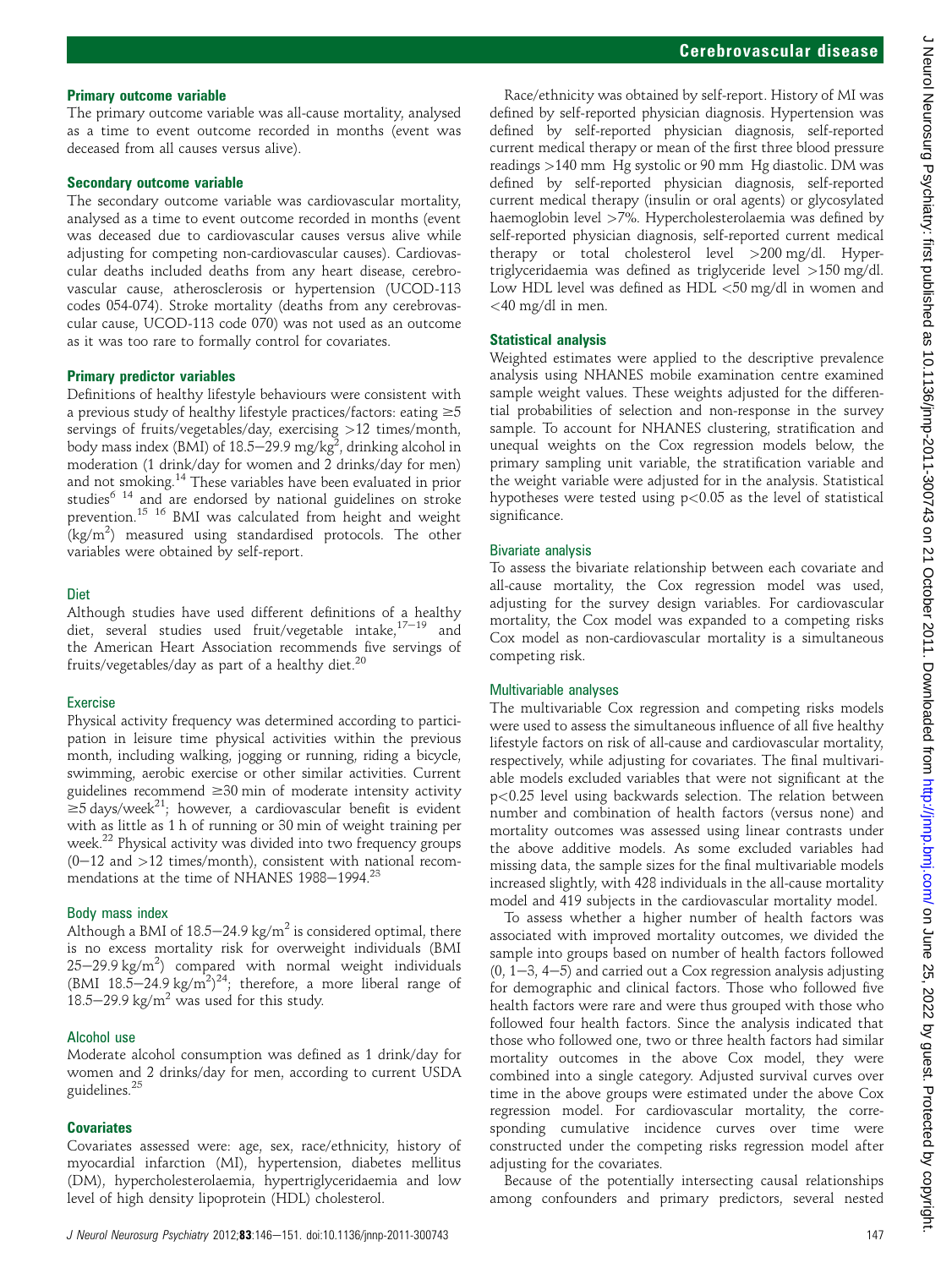models were assessed. As exercise and diet likely influence BMI, we considered a model with only BMI as a health factor (without the other four healthy factors) after adjusting for demographic factors (age, sex, race) and clinical factors (the clinical factors in our final multivariable analysis) and a similar model without the clinical factors (hypothesised mediators). In addition, we considered a model with four healthy factors without BMI (hypothesised mediator) after adjusting for demographic and clinical factors and a similar model without the clinical factors (hypothesised mediators). Finally, we considered a model with all variables included. To strengthen the validity of our findings, analyses were performed both on the complete case sample  $(n=388)$  and after using single imputation for the missing values  $(n=485)$ .

#### RESULTS

Among all adults with a history of stroke who participated in NHANES 1988 $-$ 1994, mean age was 67.0 years (SE 1.1 years) and 50% were women. Table 1 depicts the demographic characteristics, medical comorbidities and lifestyle practices of individuals with a history of stroke. The majority of stroke survivors were white (79%), had hypertension (72.5%), hypercholesterolaemia (67%), hypertriglyceridaemia (59%) and low HDL cholesterol (52%). With respect to lifestyle factors, most stroke survivors were non-smokers (75%), ate 1-4 servings of fruits/vegetables per day (58%), had a BMI in the 18.5–29.9 kg/m<sup>2</sup> range (71%) and

| <b>Variable</b>                             | Weighted<br>frequency | Weighted<br>per cent | SE (%) |
|---------------------------------------------|-----------------------|----------------------|--------|
| Demographics                                |                       |                      |        |
| Female                                      | 1497764               | 49.9                 | 3.9    |
| Hispanic                                    | 295 480               | 9.8                  | 2.6    |
| <b>Black</b>                                | 328 902               | 11.0                 | 1.6    |
| <b>White</b>                                | 2378179               | 79.2                 | 2.9    |
| <b>Medical comorbidities</b>                |                       |                      |        |
| Hypertension                                | 2175824               | 72.5                 | 3.5    |
| Diabetes mellitus                           | 761041                | 25.3                 | 2.6    |
| Hypercholesterolaemia                       | 2003838               | 66.7                 | 3.4    |
| Hypertriglyceridaemia                       | 1765326               | 58.8                 | 3.1    |
| Low level of high density lipoprotein       | 1574440               | 52.4                 | 4.7    |
| History of myocardial infarction            | 689934                | 23.0                 | 3.3    |
| Lifestyle factors                           |                       |                      |        |
| Non-smoker                                  | 2251751               | 75.0                 | 3.4    |
| $\geq$ 5 servings fruits/vegetables/day     | 1188398               | 39.6                 | 4.0    |
| 1-4 servings fruits/vegetables/day          | 1755977               | 58.5                 | 3.9    |
| 0 servings fruits/vegetables/day            | 58 186                | 1.9                  | 0.6    |
| Regular exercise                            | 957 260               | 31.9                 | 3.5    |
| Body mass index $\geq$ 30 kg/m <sup>2</sup> | 847054                | 28.2                 | 3.9    |
| Body mass index <18.5 kg/m <sup>2</sup>     | 34 556                | 1.2                  | 0.6    |
| Body mass index 18.5-29.9 kg/m <sup>2</sup> | 2120951               | 70.6                 | 3.9    |
| Heavy alcohol intake                        | 42038                 | 1.4                  | 0.6    |
| No alcohol intake                           | 2270615               | 75.6                 | 3.6    |
| Moderate alcohol intake                     | 689 908               | 23.0                 | 3.6    |
| No of lifestyle factors followed            |                       |                      |        |
| 0                                           | 102432                | 3.4                  | 1.3    |
| 1                                           | 482079                | 16.1                 | 2.9    |
| $\overline{2}$                              | 1075592               | 35.8                 | 3.3    |
| 3                                           | 879540                | 29.3                 | 3.9    |
| 4                                           | 378 197               | 12.6                 | 2.7    |
| 5                                           | 84720                 | 2.8                  | 1.2    |

did not drink (76%). The only differences between the complete and incomplete sets were that individuals in the complete set were more likely to be female and to exercise regularly.

Of the 388 individuals with a history of stroke, 208 persons died, of whom 126 died of cardiovascular causes. After bivariate analysis, healthy factors associated with lower all-cause mortality after stroke included moderate alcohol use (versus none) (HR 0.41, CI 0.22 to 0.76) and regular exercise (HR 0.59, CI 0.40 to 0.86) (table 2). Abstinence from smoking was associated with higher all-cause mortality; however, this effect only approached significance (HR 1.57, CI 0.98 to 2.52). After bivariate analysis, healthy practices associated with lower cardiovascular mortality after stroke included eating  $1-4$  servings of fruits/ vegetables/day (versus none) (HR 0.30, CI 0.12 to 0.74), eating  $\geq$ 5 servings of fruits/vegetables/day (versus none) (HR 0.44, CI 0.19 to 1.02) and moderate alcohol use (versus none) (HR 0.51, CI 0.25 to 1.05); however, the latter two variables only approached significance (table 2). Among covariates, increasing age, history of MI, hypertension and DM were associated with higher all-cause and cardiovascular mortality after stroke (table 2).

Regular exercise (HR 0.66, CI 0.44 to 0.99) and not smoking (HR 0.57, CI 0.34 to 0.98) were independently associated with lower all-cause mortality after adjusting for covariates (table 3). The nested multivariable models using the complete dataset and imputed missing variables showed similar results (see supplementary tables 1 and 2 available online only). None of the healthy lifestyle factors independently lowered the risk of cardiovascular mortality after stroke after adjusting for covariates; however, eating  $1-4$  servings of fruits/vegetables/day (versus none) (HR 0.30, CI 0.08 to 1.08) and eating  $\geq$ 5 servings of fruits/vegetables/day (versus none) (HR 0.30, CI 0.09 to 1.04) had protective effects approaching significance (table 4). Again, the nested multivariable models using the complete dataset and imputed missing variables showed similar results (see supplementary tables 1 and 2 available online only). Covariates with independent adverse effects on all-cause mortality after stroke were increasing age, history of MI and DM (table 3); covariates with independent adverse effects on cardiovascular mortality after stroke were increasing age and hypercholesterolaemia, while female sex had a protective effect (table 4).

The nested models revealed that the effect of healthy lifestyle practices/factors was similar regardless of whether BMI and/or the six clinical factors were included (see supplementary tables 1 and 2 available online only). In addition, BMI as an individual factor was not important regardless of the inclusion or exclusion of other variables. In general, results from the imputed and complete case analyses were qualitatively similar.

Analysis of the relationship between number of healthy lifestyle factors and all-cause mortality revealed a cumulative effect (figure 1). The rate of all-cause mortality was reduced by 96% in those who followed at least four factors versus none (HR 0.04; CI 0.01 to 0.20) and by 88% in those who followed  $1-3$  factors versus none (HR 0.12; CI 0.03 to 0.47), after controlling for the other factors. Consistent with a cumulative effect, adherence to 4-5 factors was associated with significantly better mortality outcomes than adherence to only  $1-3$  factors, after controlling for the other factors (HR 0.38; CI 0.22 to 0.66). The results were similar even after controlling for the individual health factors, including exercise and smoking (HR 0.33; CI 0.15 to 0.71). Moreover, once the number of health factors was known, smoking and exercise were no longer significant.

For cardiovascular mortality, results were similar, although slightly less robust (figure 2). The rate of cardiovascular mortality was reduced by 85% for those who followed  $1-3$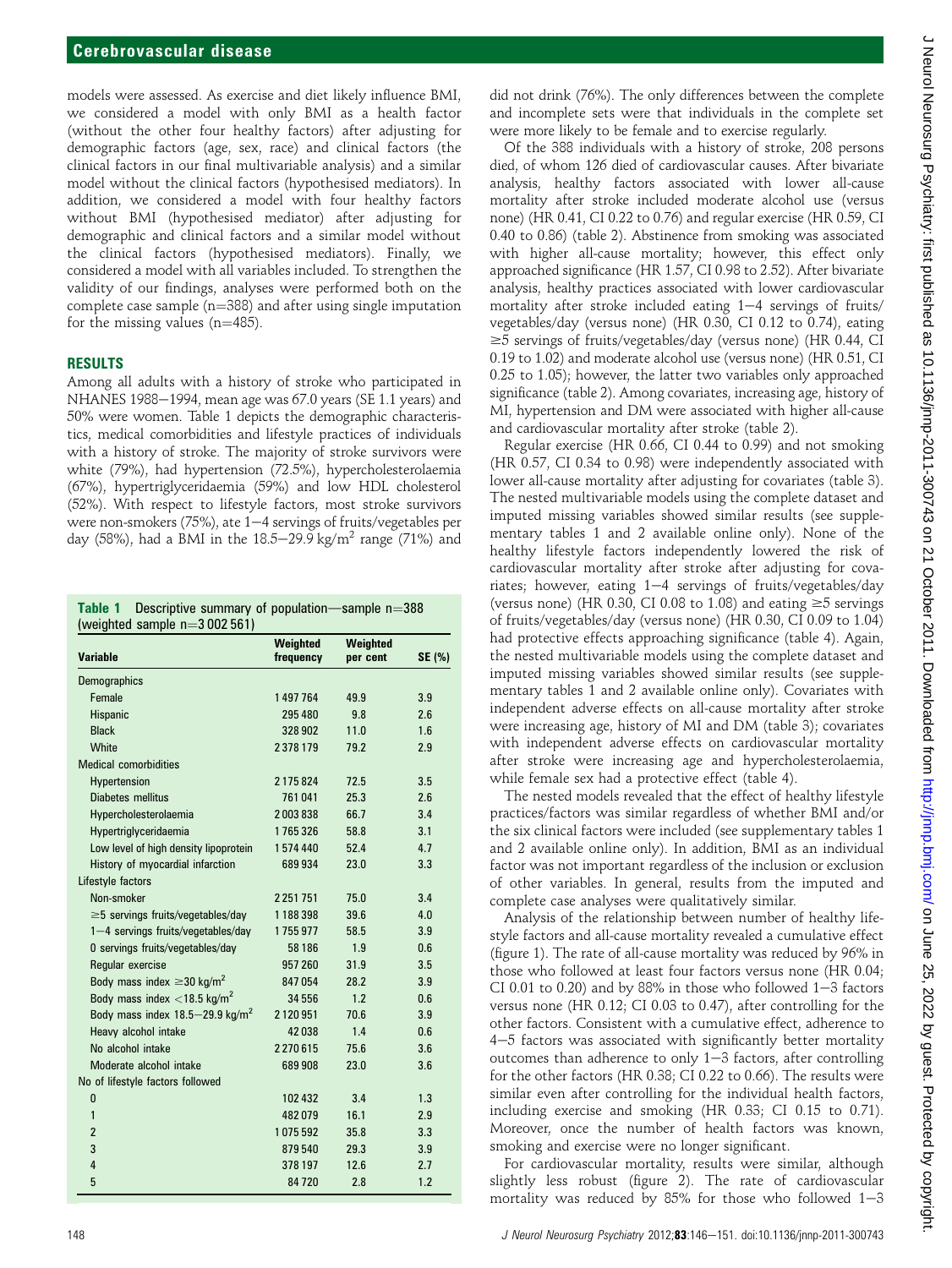Table 2 Bivariate analyses of predictors of all-cause and cardiovascular mortality after stroke among individuals with a self-reported history of stroke

|                                                       | <b>All-cause mortality</b> |         | <b>Cardiovascular mortality</b> |         |
|-------------------------------------------------------|----------------------------|---------|---------------------------------|---------|
| <b>Predictor</b>                                      | <b>HR (95% CI)</b>         | p Value | <b>HR (95% CI)</b>              | p Value |
| Body mass index $\geq$ 30 kg/m <sup>2</sup> vs normal | $0.76$ (0.50 to 1.16)      | 0.20    | 0.78 (0.44 to 1.42)             | 0.42    |
| Body mass index <18.5 kg/m <sup>2</sup> vs normal     | $0.78$ (0.35 to 1.75)      | 0.54    | 1.03 (0.46 to 2.28)             | 0.95    |
| Abstinence from smoking                               | 1.57 (0.98 to 2.52)        | 0.06    | 1.70 (0.89 to 3.27)             | 0.11    |
| $\geq$ 5 servings fruits/vegetables vs none           | $0.73$ (0.32 to 1.68)      | 0.46    | $0.44$ (0.19 to 1.02)           | 0.06    |
| $1-4$ servings fruits/vegetables vs none              | $0.56$ (0.24 to 1.33)      | 0.19    | $0.30$ (0.12 to 0.74)           | 0.009   |
| Moderate vs heavy alcohol intake                      | $0.53$ (0.14 to 2.08)      | 0.36    | 5.10 (0.56 to 47.62)            | 0.15    |
| Moderate vs no alcohol intake                         | $0.41$ (0.22 to 0.76)      | 0.005   | $0.51$ (0.25 to 1.05)           | 0.07    |
| Regular exercise                                      | $0.59$ (0.40 to 0.86)      | 0.007   | $0.69$ (0.41 to 1.17)           | 0.17    |
| Age (per year)                                        | 1.07 (1.04 to 1.09)        | < 0.001 | 1.05 (1.02 to 1.08)             | < 0.001 |
| Female vs male                                        | 1.05 $(0.72$ to 1.52)      | 0.79    | $0.80$ (0.50 to 1.29)           | 0.36    |
| Hispanic vs white non-Hispanic                        | $0.52$ (0.24 to 1.15)      | 0.10    | $0.49$ (0.16 to 1.48)           | 0.20    |
| Black vs white non-Hispanic                           | 1.14 (0.79 to $1.64$ )     | 0.47    | $0.91$ (0.60 to 1.39)           | 0.67    |
| Hypertension                                          | 1.61 (1.05 to 2.47)        | 0.03    | 2.07 (1.10 to 3.87)             | 0.02    |
| Diabetes mellitus                                     | 1.91 (1.28 to 2.83)        | 0.002   | 1.69 $(1.08 \text{ to } 2.67)$  | 0.02    |
| History of myocardial infarction                      | 1.59 (1.13 to 2.22)        | 0.008   | 1.64 $(1.12 \text{ to } 2.40)$  | 0.01    |
| Hypercholesterolaemia                                 | $0.91$ (0.66 to 1.25)      | 0.56    | 1.44 (0.89 to 2.31)             | 0.13    |
| Hypertriglyceridaemia                                 | $0.99$ (0.69 to 1.41)      | 0.95    | $0.98$ (0.64 to 1.51)           | 0.92    |
| Low level of high density lipoprotein                 | 1.38 (0.92 to 2.06)        | 0.12    | 1.23 (0.79 to 1.92)             | 0.36    |

health factors versus none (HR 0.15; CI 0.02 to 1.15) and by 92% for those who followed  $4-5$  health factors versus none (HR 0.08; CI 0.01 to 0.66). Moreover, those who followed at least four health factors had a 47% reduction in the rate of cardiovascular mortality compared with those who followed only  $1-3$ health factors (HR 0.53; CI 0.28 to 0.98). Results were similar even after controlling for the individual health factors (HR 0.42; CI 0.18 to 0.98).

#### **DISCUSSION**

We found that a combination of healthy lifestyle factors is associated with lower all-cause and cardiovascular mortality after stroke. Among the individual healthy lifestyle factors, only regular exercise and not smoking were independently associated with lower all-cause mortality, while eating  $\geq$ 1 serving of fruits/ vegetables/day was associated with a trend towards lower cardiovascular mortality after stroke, after controlling for covariates. Higher numbers of healthy lifestyle factors amplified reductions in all-cause and cardiovascular mortality. The

| <b>Table 3</b> Multivariable Cox hazard model* for predictors of all-cause |
|----------------------------------------------------------------------------|
| mortality after stroke ( $n=428$ )                                         |

| <b>Predictor</b>                                                                  | <b>HR (95% CI)</b>    | p Value |
|-----------------------------------------------------------------------------------|-----------------------|---------|
| Normal BMI vs BMI $\geq$ 30 kg/m <sup>2</sup>                                     | $0.96$ (0.63 to 1.47) | 0.86    |
| Normal BMI vs BMI <18.5 kg/m <sup>2</sup>                                         | 1.67 (0.30 to 9.09)   | 0.56    |
| Abstinence from smoking                                                           | 0.57 (0.34 to 0.98)   | 0.04    |
| $\geq$ 5 servings fruits/vegetables vs none                                       | 0.46 (0.14 to 1.47)   | 0.19    |
| 1-4 servings fruits/vegetables vs none                                            | $0.41$ (0.13 to 1.35) | 0.14    |
| Moderate vs heavy alcohol intake                                                  | $0.61$ (0.22 to 1.69) | 0.34    |
| Moderate vs no alcohol intake                                                     | $0.65$ (0.36 to 1.19) | 0.16    |
| Regular exercise                                                                  | $0.66$ (0.44 to 0.99) | 0.04    |
| Age (per year)                                                                    | 1.09 (1.05 to 1.12)   | < 0.001 |
| Female vs male                                                                    | $0.74$ (0.52 to 1.07) | 0.10    |
| Diabetes mellitus                                                                 | 2.09 (1.44 to 3.04)   | < 0.001 |
| History of myocardial infarction                                                  | 1.54 (1.08 to 2.20)   | 0.02    |
| *Model adjusted for: BMI, smoking, servings of fruits/vegetables, alcohol intake, |                       |         |

exercise, age, sex, history of myocardial infarction and diabetes mellitus. BMI, body mass index.

dose-response association is in accord with other studies showing a graded cardiovascular benefit of healthy lifestyle practices.<sup>4</sup> 7 26 27

This is the first study to our knowledge to assess the effect of a healthy lifestyle on mortality after stroke. Prior studies in the general population and in those with established coronary artery disease revealed that adopting a healthy lifestyle led to lower cardiovascular events, including stroke, and reduced<br>cardiovascular and all-cause mortality.<sup>4–7 26–30</sup> While previous studies revealed that each healthy behaviour independently lowered the risk for cardiovascular events,  $5^{5}$   $26^{5}$   $27^{4}$  all-cause mortality<sup> $\prime$ </sup> and cardiovascular mortality, $\prime$  our study only showed an independent effect of regular exercise and not smoking on all-cause mortality after stroke. Most studies explored the influence of healthy factors in the general population; perhaps the role of these factors in persons with established symptomatic cerebrovascular disease is different. In addition, all except one prior study<sup>6</sup> used different definitions of healthy lifestyle practices.

|                                                               | <b>Table 4</b> Multivariable competing risks regression model* for |  |
|---------------------------------------------------------------|--------------------------------------------------------------------|--|
| predictors of cardiovascular mortality after stroke $(n=419)$ |                                                                    |  |

| <b>Predictor</b>                              | HR (95% CI)           | <b>p</b> Value |
|-----------------------------------------------|-----------------------|----------------|
| Normal BMI vs BMI $\geq$ 30 kg/m <sup>2</sup> | 0.85 (0.46 to 1.56)   | 0.61           |
| Normal BMI vs $<$ 18.5 kg/m <sup>2</sup>      | $0.77$ (0.14 to 4.35) | 0.76           |
| Abstinence from smoking                       | 0.85 (0.41 to 1.75)   | 0.66           |
| $\geq$ 5 servings fruits/vegetables vs none   | $0.30$ (0.09 to 1.04) | 0.06           |
| $1-4$ servings fruits/vegetables vs none      | 0.30 (0.08 to 1.08)   | 0.07           |
| Moderate vs heavy alcohol intake              | 7.14 (0.68 to 100.00) | 0.10           |
| Moderate vs no alcohol intake                 | $0.62$ (0.31 to 1.25) | 0.19           |
| Regular exercise                              | 0.76 (0.47 to 1.23)   | 0.27           |
| Age (per year)                                | 1.07 (1.03 to 1.11)   | < 0.005        |
| Female vs male                                | $0.48$ (0.29 to 0.80) | 0.004          |
| History of myocardial infarction              | 1.45 (0.93 to 2.26)   | 0.10           |
| Hypercholesterolaemia                         | 1.79 (1.12 to 2.89)   | 0.02           |

\*Model adjusted for: BMI, smoking, servings of fruits/vegetables, alcohol intake, exercise, age, sex, history of myocardial infarction and hypercholesterolaemia. BMI, body mass index.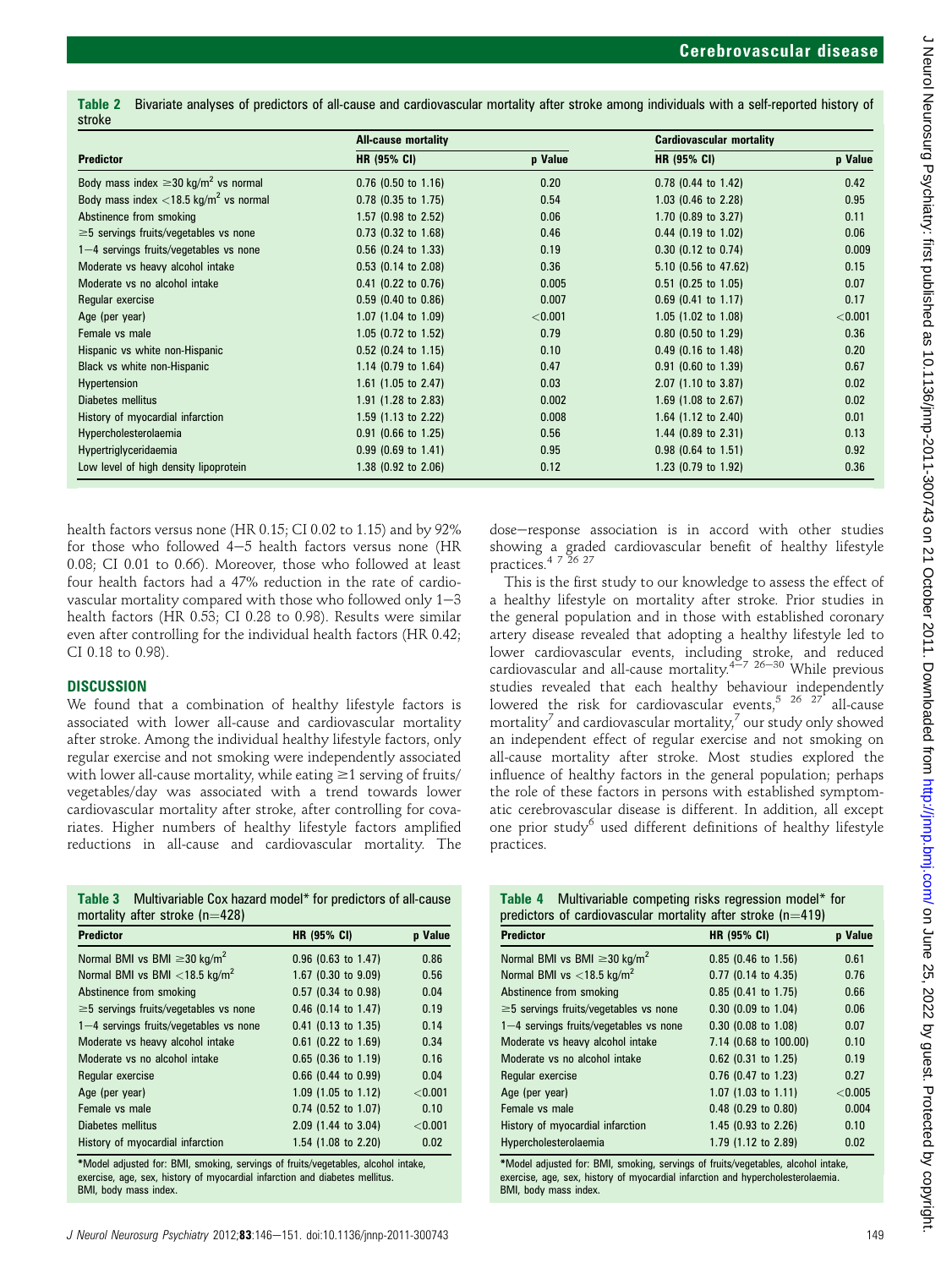

Figure 1 Protective effects of number of healthy lifestyle practices on all-cause mortality after adjustment for covariates.

Our study revealed an overall greater benefit of healthy behaviours compared with studies of primary stroke prevention $45$ and mortality reduction,  $67$  but a similar effect size compared with studies of coronary heart disease prevention.<sup>26 27</sup> However, different definitions of healthy lifestyle practices limit the extent to which comparisons can be made.

This study has several limitations. Firstly, since NHANES is cross sectional, participants' medical history, medication use and lifestyle practices prior to the stroke were unknown. In addition, the survey did not assess either stroke severity or post-stroke disability. These factors, which can potentially play a role in stroke mortality, were not controlled for. For example, healthy lifestyle factors may affect stroke severity which in turn affects stroke mortality. In addition, stroke severity affects the ability to adhere to lifestyle practices. Secondly, due to the cross sectional nature of the NHANES evaluation, we were only able to determine the presence or absence of healthy lifestyle factors at a time point after the stroke, without controlling for time since stroke or duration of adherence to healthy lifestyle practices. In addition, individuals' adherence to healthy lifestyle practices may have changed from the initial NHANES assessment  $(1988-1994)$  to the time of the outcomes assessment in 2000. Thirdly, NHANES relies on self-reported history of stroke, exercise frequency, alcohol use, smoking and fruit/vegetable intake. Although NHANES has not validated self-reporting of stroke, other studies found this method to have a sensitivity of 80-95% and a specificity of 96-99%.<sup>31 32</sup> Fourthly, the effect of healthy lifestyle practices on mortality may differ in individuals



Figure 2 Protective effects of number of healthy lifestyle practices on cardiovascular mortality after adjustment for covariates.

with ischaemic versus haemorrhagic strokes, and the NHANES questionnaire does not differentiate between ischaemic and haemorrhagic stroke. Finally, only  $\sim 60\%$  of stroke survivors who participated in NHANES were included in the final analysis; this relatively small number limited the power to detect effects from individual behaviours.

Nevertheless, this study implies that individuals with previous stroke have a lower risk of death from all-causes if they exhibit a higher number of healthy lifestyle factors, suggesting that interventions for improving adherence to healthy lifestyle behaviours among stroke patients may be warranted. Given the difficulties in accomplishing lifestyle change, interventions will likely require a multifaceted approach, incorporating education, social support and community involvement.

#### Competing interests None.

Ethics approval This was a cross sectional study performed by the Centers for Disease Control and all approvals were obtained.

Contributors AT: conception and design, analysis and interpretation of the data, drafting the article and final approval of the version to be published. DM: acquisition of the data, statistical analysis, analysis and interpretation of the data, critical revision of the manuscript for important intellectual content and final approval of the version to be published. BO: conception and design, analysis and interpretation of the data, critical revision of the manuscript for important intellectual content and final approval of the version to be published.

Provenance and peer review Not commissioned; externally peer reviewed.

#### **REFERENCES**

- 1. Hardie K, Hankey GJ, Jamrozik K, et al. Ten-year survival after first-ever stroke in the Perth community stroke study. Stroke 2003;34:1842-6.
- 2. Hartmann A, Rundek T, Mast H, et al. Mortality and causes of death after first ischemic stroke: the Northern Manhattan Stroke Study. Neurology 2001;57:2000-5.
- 3. **Dennis MS, Burn JP, Sandercock PA, et al. Long-term survival after first-ever stroke:** the Oxfordshire Community Stroke Project. Stroke 1993;24:796-800.
- 4. Kurth T, Moore SC, Gaziano JM, et al. Healthy lifestyle and the risk of stroke in women. Arch Intern Med 2006;166:1403-9.
- 5. **Myint PK,** Luben RN, Wareham NJ, et al. Combined effect of health behaviours and risk of first ever stroke in 20,040 men and women over 11 years' follow-up in Norfolk cohort of European Prospective Investigation of Cancer (EPIC Norfolk): prospective population study. BMJ 2009;338:b349.
- 6. King DE, Mainous AG 3rd, Geesey ME. Turning back the clock: adopting a healthy lifestyle in middle age.  $Am$  J Med 2007;120:598-603.
- Knoops KT, de Groot LC, Kromhout D, et al. Mediterranean diet, lifestyle factors, and 10-year mortality in elderly European men and women: the HALE project. JAMA 2004:292:1433-9.
- 8. Haveman-Nies A, de Groot LP, Burema J, et al. Dietary quality and lifestyle factors in relation to 10-year mortality in older Europeans: the SENECA study. Am J  $Epidemiol$  2002;156:962-8.
- Carlsson AC, Theobald H, Wandell PE. Health factors and longevity in men and women: a 26-year follow-up study. Eur J Epidemiol 2010;25:547-51.
- 10. Nechuta SJ, Shu XO, Li HL, et al. Combined impact of lifestyle-related factors on total and cause-specific mortality among Chinese women: prospective cohort study. PLoS Med 2010;7: pii:e1000339.
- 11. Tamakoshi A, Kawado M, Ozasa K, et al. Impact of smoking and other lifestyle factors on life expectancy among Japanese: findings from the Japan Collaborative Cohort (JACC) Study. J Epidemiol 2010; $20$ :370-6.
- 12. **Anon.** Plan and operation of the Third National Health and Nutrition Examination Survey, 1988-94. Series 1: programs and collection procedures. Vital Health Stat  $1994:32:1 - 407$
- 13. Anderson RN, Miniño AM, Hoyert DL, et al. Comparability of cause of death between ICD-9 and ICD-10: preliminary estimates. Natl Vital Stat Rep 2001;49:1-32.
- 14. King DE, Mainous AG 3rd, Carnemolla M, et al. Adherence to healthy lifestyle habits in US adults, 1988-2006. Am J Med 2009;122:528-34.
- 15. Sacco RL, Adams R, Albers G, et al. Guidelines for prevention of stroke in patients with ischemic stroke or transient ischemic attack: a statement for healthcare professionals from the American Heart Association/American Stroke Association Council on Stroke: co-sponsored by the Council on Cardiovascular Radiology and Intervention: the American Academy of Neurology affirms the value of this guideline.  $Stroke 2006:37:577 - 617.$
- 16. Goldstein LB, Adams R, Alberts MJ, et al. Primary prevention of ischemic stroke: a guideline from the American Heart Association/American Stroke Association Stroke Council: cosponsored by the Atherosclerotic Peripheral Vascular Disease Interdisciplinary Working Group; Cardiovascular Nursing Council; Clinical Cardiology Council; Nutrition, Physical Activity, and Metabolism Council; and the Quality of Care and Outcomes Research Interdisciplinary Working Group: the American Academy of Neurology affirms the value of this guideline. Stroke 2006;37:1583-633.